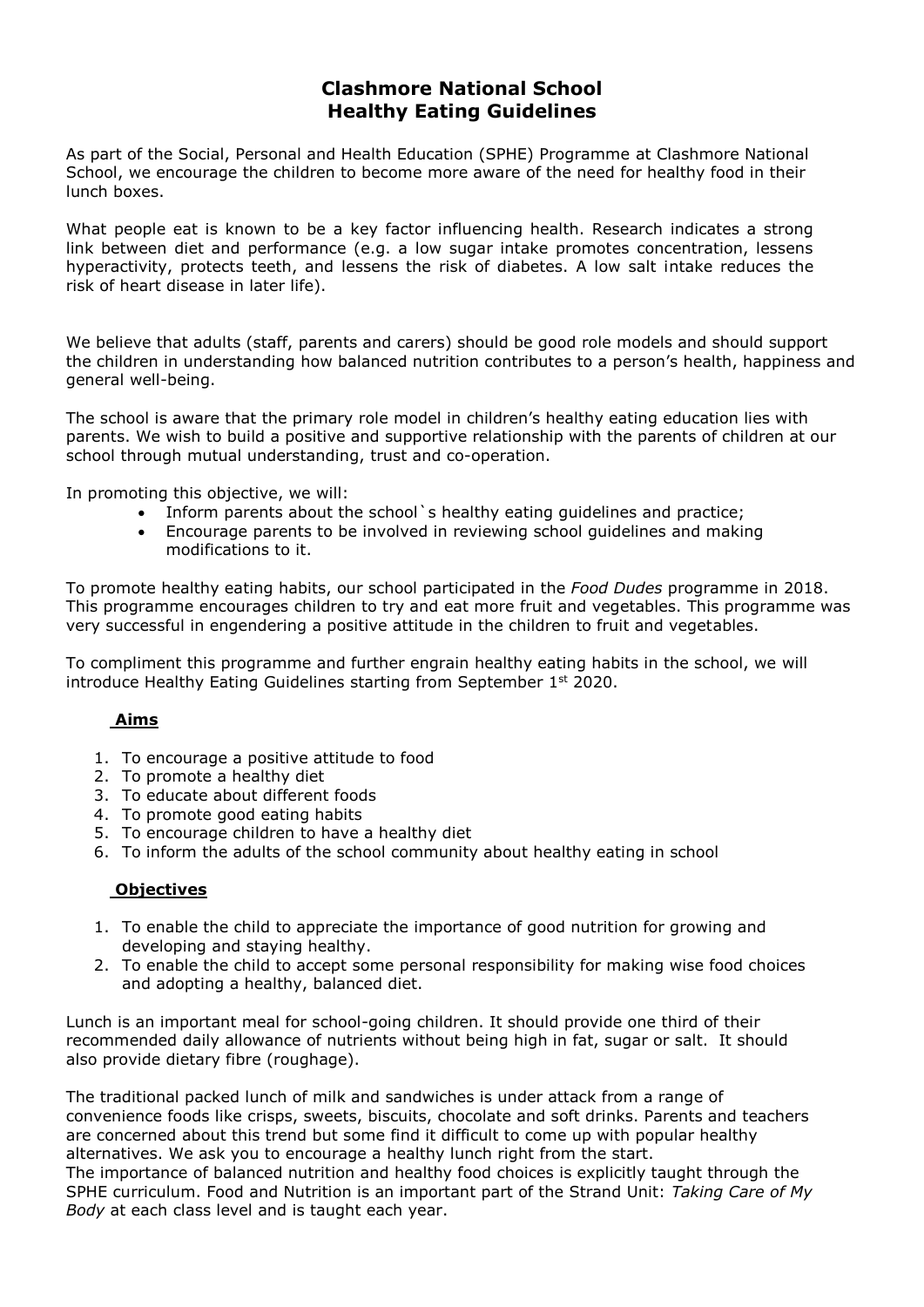The following guide is designed to help you provide quick, appetising, and nutritious lunches for your children:

### **Bread & Alternatives Savouries**

Bread or rolls, preferably wholemeal Lean Meat Rice – wholegrain Chicken/Turkey Pasta – wholegrain Tinned Fish e.g. tuna/sardines Potato Salad Cheese Wholemeal Scones **Quiche** Quiche Bread sticks Equation Control Equation Equation Equation Equation Equation Equation Equation Equation Equation Equation Equation Equation Equation Equation Equation Equation Equation Equation Equation Equation Equation Equ Crackers **Hummus** Pitta bread

#### **Fruit & Vegetables Drinks**

Apples, Banana, Peach Water Fruit Salad, dried fruit, The Milk Plum, Pineapple cubes Fruit yogurt only Grapes, Cucumber, Sweetcorn Carrots, peppers

Mandarins, Orange segments, Low sugar cordial (only with Lunch)

#### **We only allow cordial at lunch time, so each child needs to have water as an additional drink during the school day.**

#### **We ask that children do not bring the following to school:**

Snacks known to be high in sugar, saturated fat, salt, additives and preservatives, including the following:

- Sweets
- Chocolate biscuits/bars
- Cereal bars (Very high in sugar)
- Fruit winders
- Popcorn.
- Lollipops
- Peanuts or peanut butter
- Chocolate spread
- Chocolate Yogurts

*If such foods are brought to school, the children will be asked to bring them home in their lunchboxes.*

### **Please note that fizzy drinks, crisps, peanuts or peanut products, lollipops and chewing gum are forbidden in the school.**

So as to take a proactive approach to healthy lunches, teachers will monitor children's lunchboxes to ensure that the healthy eating guidelines are being adhered to and from time to time reward good practice.

#### **A Word about Milk**

Growing children should get approximately one pint of milk a day, or its equivalent such as cheese, yoghurt or milk pudding. This ensures that they get enough calcium, which is essential for healthy bones and teeth. If a child does not drink a glass of milk at lunch, encourage him/her to have a carton of yoghurt or a small helping of cheese instead.